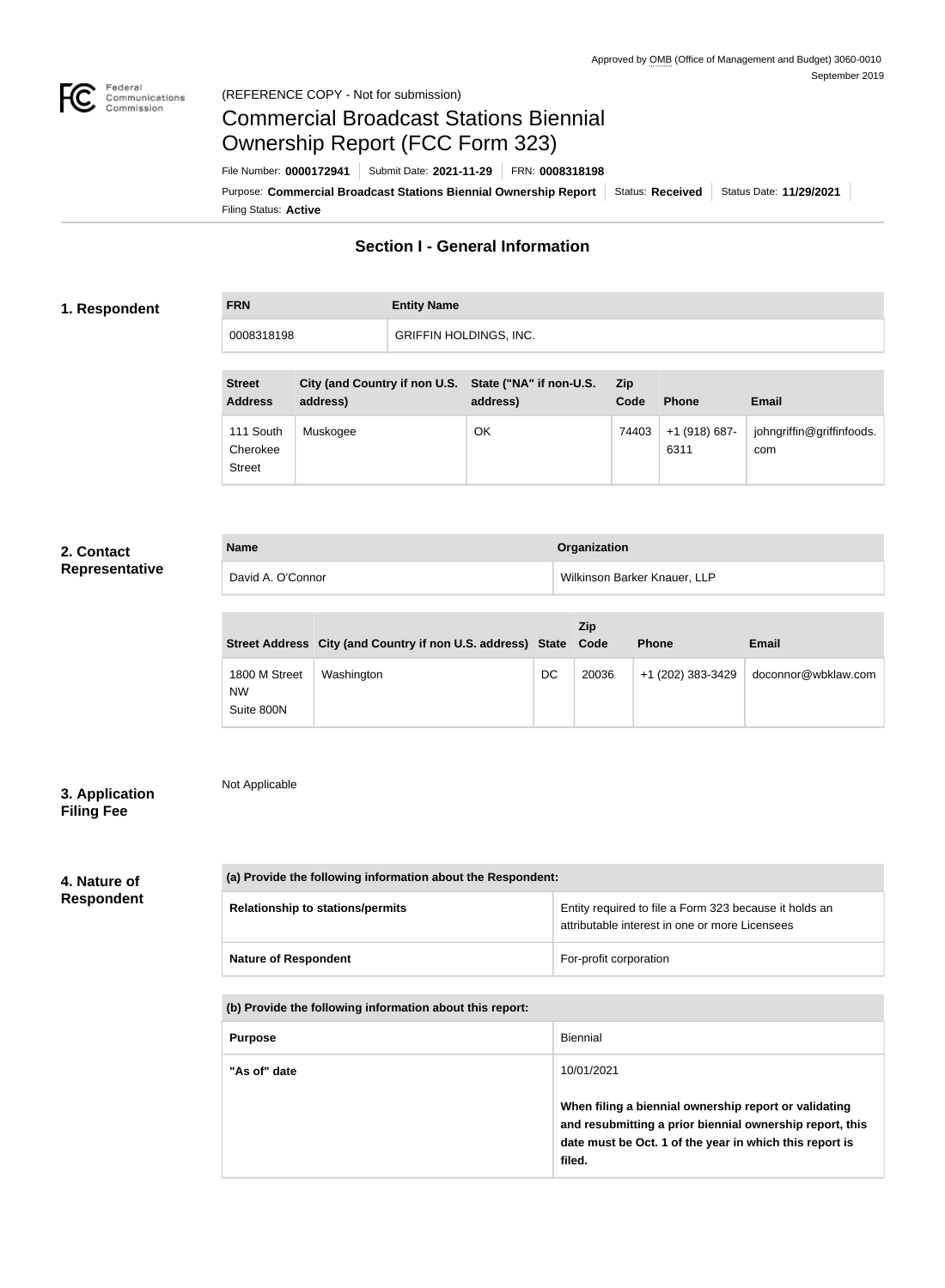**5. Licensee(s) and Station(s)**

**Respondent is filing this report to cover the following Licensee(s) and station(s):**

| Licensee/Permittee Name          | <b>FRN</b> |
|----------------------------------|------------|
| <b>GRIFFIN LICENSING, L.L.C.</b> | 0015452238 |

| Fac. ID No. | <b>Call Sign</b> | <b>City</b>          | <b>State</b> | <b>Service</b> |
|-------------|------------------|----------------------|--------------|----------------|
| 25382       | KWTV-DT          | OKLAHOMA CITY        | OK           | <b>DTV</b>     |
| 35434       | KOTV-DT          | <b>TULSA</b>         | <b>OK</b>    | <b>DTV</b>     |
| 38214       | <b>KSBI</b>      | <b>OKLAHOMA CITY</b> | OK           | <b>DTV</b>     |
| 55704       | <b>KHTT</b>      | <b>MUSKOGEE</b>      | OK           | <b>FM</b>      |
| 55707       | <b>KBEZ</b>      | <b>TULSA</b>         | OK           | <b>FM</b>      |
| 68329       | <b>KTSB</b>      | <b>TULSA</b>         | OK           | AM             |
| 68330       | KVOO-FM          | <b>TULSA</b>         | OK           | <b>FM</b>      |
| 68331       | <b>KXBL</b>      | <b>HENRYETTA</b>     | OK           | <b>FM</b>      |
| 78322       | <b>KQCW-DT</b>   | <b>MUSKOGEE</b>      | OK           | <b>DTV</b>     |

### **Section II – Biennial Ownership Information**

**1. 47 C.F.R. Section 73.3613 and Other Documents**

Licensee Respondents that hold authorizations for one or more full power television, AM, and/or FM stations should list all contracts and other instruments set forth in 47 C.F.R. Section 73.3613(a) through (c) for the facility or facilities listed on this report. In addition, attributable Local Marketing Agreements (LMAs) and attributable Joint Sales Agreements (JSAs) must be disclosed by the licensee of the brokering station on its ownership report. If the agreement is an attributable LMA, an attributable JSA, or a network affiliation agreement, check the appropriate box. Otherwise, select "Other." Non-Licensee Respondents, as well as Licensee Respondents that only hold authorizations for Class A television and/or low power television stations, should select "Not Applicable" in response to this question.

Not Applicable.

### **2. Ownership Interests**

**(a)** Ownership Interests. This Question requires Respondents to enter detailed information about ownership interests by generating a series of subforms. Answer each question on each subform. The first subform listing should be for the Respondent itself. If the Respondent is not a natural person, also list each of the officers, directors, stockholders, non-insulated partners, non-insulated members, and any other persons or entities with a direct attributable interest in the Respondent pursuant to the standards set forth in 47 C.F.R. Section 73.3555. (A "direct" interest is one that is not held through any intervening companies or entities.) List each interest holder with a direct attributable interest in the Respondent separately.

Leave the percentage of total assets (Equity Debt Plus) field blank for an interest holder unless that interest holder has an attributable interest in the Respondent solely on the basis of the Commission's Equity Debt Plus attribution standard, 47 C.F.R. Section 73.3555, Note 2(i).

In the case of vertical or indirect ownership structures, list only those interests in the Respondent that also represent an attributable interest in the Licensee(s) for which the report is being submitted.

Entities that are part of an organizational structure that includes holding companies or other forms of indirect ownership must file separate ownership reports. In such a structure do not report, or file a separate report for, any interest holder that does not have an attributable interest in the Licensee(s) for which the report is being submitted.

Please see the Instructions for further detail concerning interests that must be reported in response to this question.

The Respondent must provide an FCC Registration Number for each interest holder reported in response to this question. Please see the Instructions for detailed information and guidance concerning this requirement.

| <b>Ownership Information</b> |                               |  |  |  |
|------------------------------|-------------------------------|--|--|--|
| <b>FRN</b>                   | 0008318198                    |  |  |  |
| <b>Entity Name</b>           | <b>GRIFFIN HOLDINGS, INC.</b> |  |  |  |
| <b>Address</b>               | PO Box                        |  |  |  |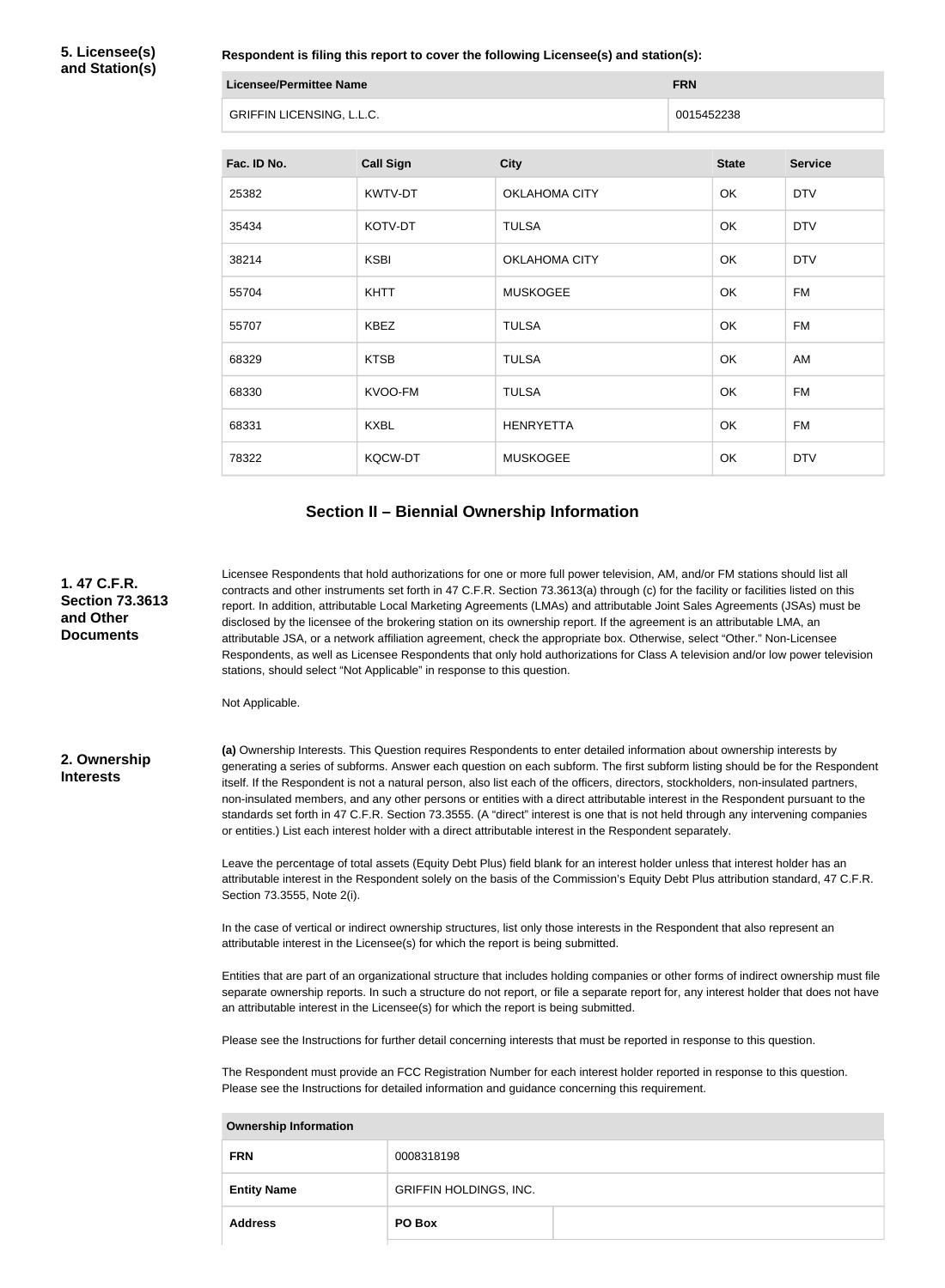|                                                                                                                            | <b>Street 1</b>                                         | 111 South Cherokee Street |                                   |  |  |
|----------------------------------------------------------------------------------------------------------------------------|---------------------------------------------------------|---------------------------|-----------------------------------|--|--|
|                                                                                                                            | <b>Street 2</b>                                         |                           |                                   |  |  |
|                                                                                                                            | <b>City</b>                                             | Muskogee                  |                                   |  |  |
|                                                                                                                            | State ("NA" if non-U.S.<br>address)                     | OK                        |                                   |  |  |
|                                                                                                                            | <b>Zip/Postal Code</b>                                  | 74403                     |                                   |  |  |
|                                                                                                                            | Country (if non-U.S.<br>address)                        | <b>United States</b>      |                                   |  |  |
| <b>Listing Type</b>                                                                                                        | Respondent                                              |                           |                                   |  |  |
| <b>Positional Interests</b><br>(check all that apply)                                                                      | Respondent                                              |                           |                                   |  |  |
| <b>Tribal Nation or Tribal</b><br><b>Entity</b>                                                                            | Interest holder is not a Tribal nation or Tribal entity |                           |                                   |  |  |
| <b>Interest Percentages</b><br>(enter percentage values                                                                    | Voting                                                  | 0.0%                      | <b>Jointly Held?</b><br><b>No</b> |  |  |
| from 0.0 to 100.0)                                                                                                         | <b>Equity</b>                                           | 0.0%                      |                                   |  |  |
|                                                                                                                            | <b>Total assets (Equity Debt</b><br>Plus)               | 0.0%                      |                                   |  |  |
| Does interest holder have an attributable interest in one or more broadcast stations<br>that do not appear on this report? |                                                         |                           | No                                |  |  |

### **Ownership Information**

| <u>,,,,,,,,,,,,,,,,,,,,,,,,,,,,</u>                     |                                                         |                           |                            |  |
|---------------------------------------------------------|---------------------------------------------------------|---------------------------|----------------------------|--|
| <b>FRN</b>                                              | 0019321272                                              |                           |                            |  |
| <b>Entity Name</b>                                      | John Watson Griffin Trust No. 1                         |                           |                            |  |
| <b>Address</b>                                          | PO Box                                                  |                           |                            |  |
|                                                         | <b>Street 1</b>                                         | 111 South Cherokee Street |                            |  |
|                                                         | <b>Street 2</b>                                         |                           |                            |  |
|                                                         | <b>City</b>                                             | Muskogee                  |                            |  |
|                                                         | State ("NA" if non-U.S.<br>address)                     | OK                        |                            |  |
|                                                         | <b>Zip/Postal Code</b>                                  | 74403-5420                |                            |  |
|                                                         | Country (if non-U.S.<br>address)                        | <b>United States</b>      |                            |  |
| <b>Listing Type</b>                                     | Other Interest Holder                                   |                           |                            |  |
| <b>Positional Interests</b><br>(check all that apply)   | Stockholder                                             |                           |                            |  |
| <b>Tribal Nation or Tribal</b><br><b>Entity</b>         | Interest holder is not a Tribal nation or Tribal entity |                           |                            |  |
| <b>Interest Percentages</b><br>(enter percentage values | Voting                                                  | 100.0%                    | <b>Jointly Held?</b><br>No |  |
| from 0.0 to 100.0)                                      | <b>Equity</b>                                           | 36.8%                     |                            |  |
|                                                         |                                                         |                           |                            |  |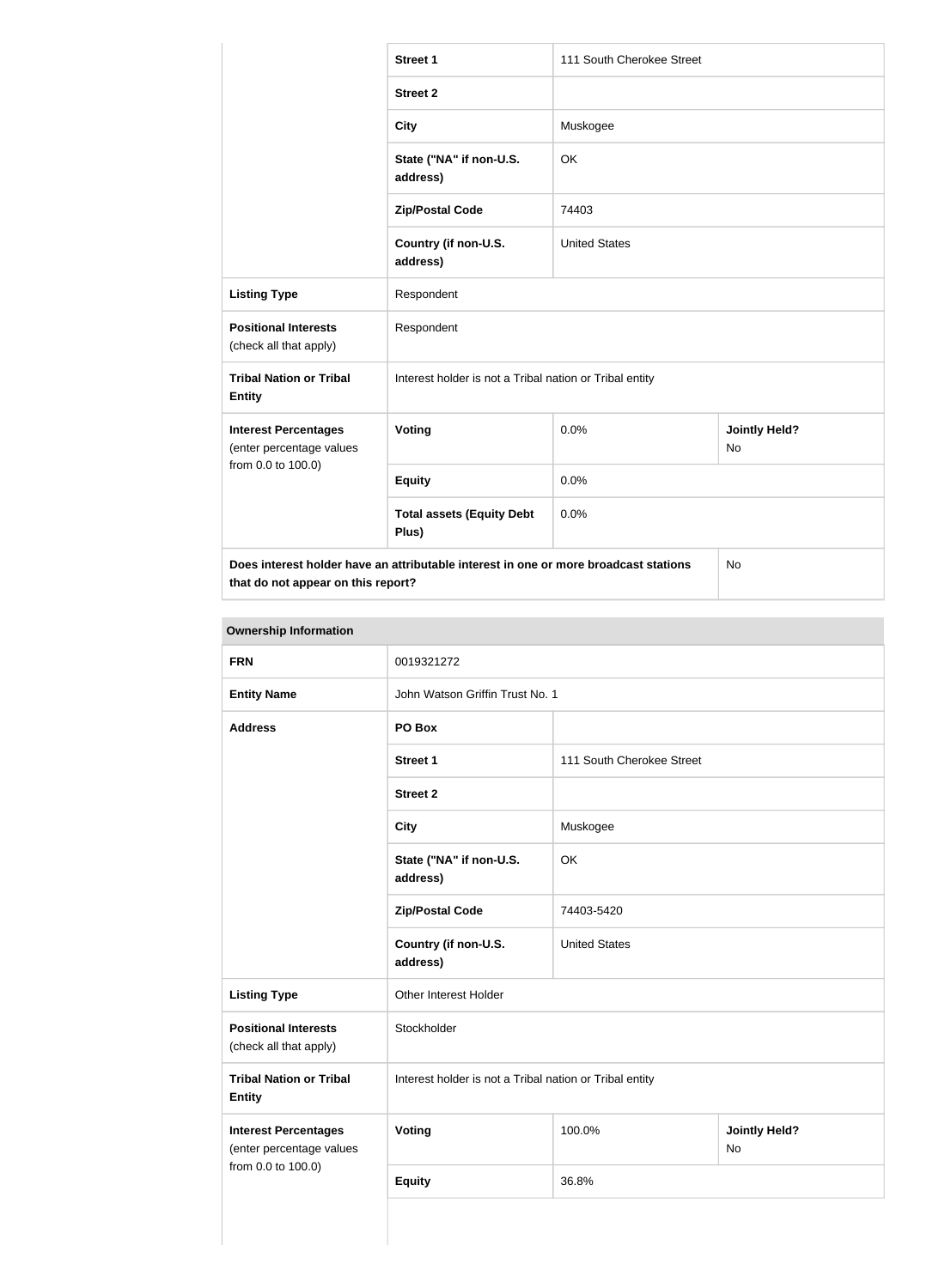| <b>Total assets (Equity Debt</b><br>Plus)                                            | $0.0\%$ |     |
|--------------------------------------------------------------------------------------|---------|-----|
| Does interest holder have an attributable interest in one or more broadcast stations |         | No. |

No

| <b>Ownership Information</b>                                                                                               |                                           |                                  |                            |  |
|----------------------------------------------------------------------------------------------------------------------------|-------------------------------------------|----------------------------------|----------------------------|--|
| <b>FRN</b>                                                                                                                 | 0019272566                                |                                  |                            |  |
| <b>Name</b>                                                                                                                | John W. Griffin                           |                                  |                            |  |
| <b>Address</b>                                                                                                             | PO Box                                    |                                  |                            |  |
|                                                                                                                            | <b>Street 1</b>                           | 111 South Cherokee Street        |                            |  |
|                                                                                                                            | <b>Street 2</b>                           |                                  |                            |  |
|                                                                                                                            | <b>City</b>                               | Muskogee                         |                            |  |
|                                                                                                                            | State ("NA" if non-U.S.<br>address)       | OK                               |                            |  |
|                                                                                                                            | <b>Zip/Postal Code</b>                    | 74403-5420                       |                            |  |
|                                                                                                                            | Country (if non-U.S.<br>address)          | <b>United States</b>             |                            |  |
| <b>Listing Type</b>                                                                                                        | Other Interest Holder                     |                                  |                            |  |
| <b>Positional Interests</b><br>(check all that apply)                                                                      | Officer, Director                         |                                  |                            |  |
| Citizenship, Gender,                                                                                                       | <b>Citizenship</b>                        | <b>US</b>                        |                            |  |
| <b>Ethnicity, and Race</b><br><b>Information (Natural</b>                                                                  | Gender                                    | Male                             |                            |  |
| <b>Persons Only)</b>                                                                                                       | <b>Ethnicity</b>                          | Not Hispanic or Latino           |                            |  |
|                                                                                                                            | Race                                      | American Indian or Alaska Native |                            |  |
| <b>Interest Percentages</b><br>(enter percentage values<br>from 0.0 to 100.0)                                              | Voting                                    | 0.0%                             | <b>Jointly Held?</b><br>No |  |
|                                                                                                                            | <b>Equity</b>                             | 0.0%                             |                            |  |
|                                                                                                                            | <b>Total assets (Equity Debt</b><br>Plus) | 0.0%                             |                            |  |
| Does interest holder have an attributable interest in one or more broadcast stations<br>that do not appear on this report? |                                           |                                  | <b>No</b>                  |  |

|  | <b>Ownership Information</b> |
|--|------------------------------|
|--|------------------------------|

| <b>FRN</b>     | 9990141075                          |                           |
|----------------|-------------------------------------|---------------------------|
| <b>Name</b>    | Craig Duncan                        |                           |
| <b>Address</b> | PO Box                              |                           |
|                | Street 1                            | 111 South Cherokee Street |
|                | <b>Street 2</b>                     |                           |
|                | City                                | Muskogee                  |
|                | State ("NA" if non-U.S.<br>address) | OK                        |
|                |                                     |                           |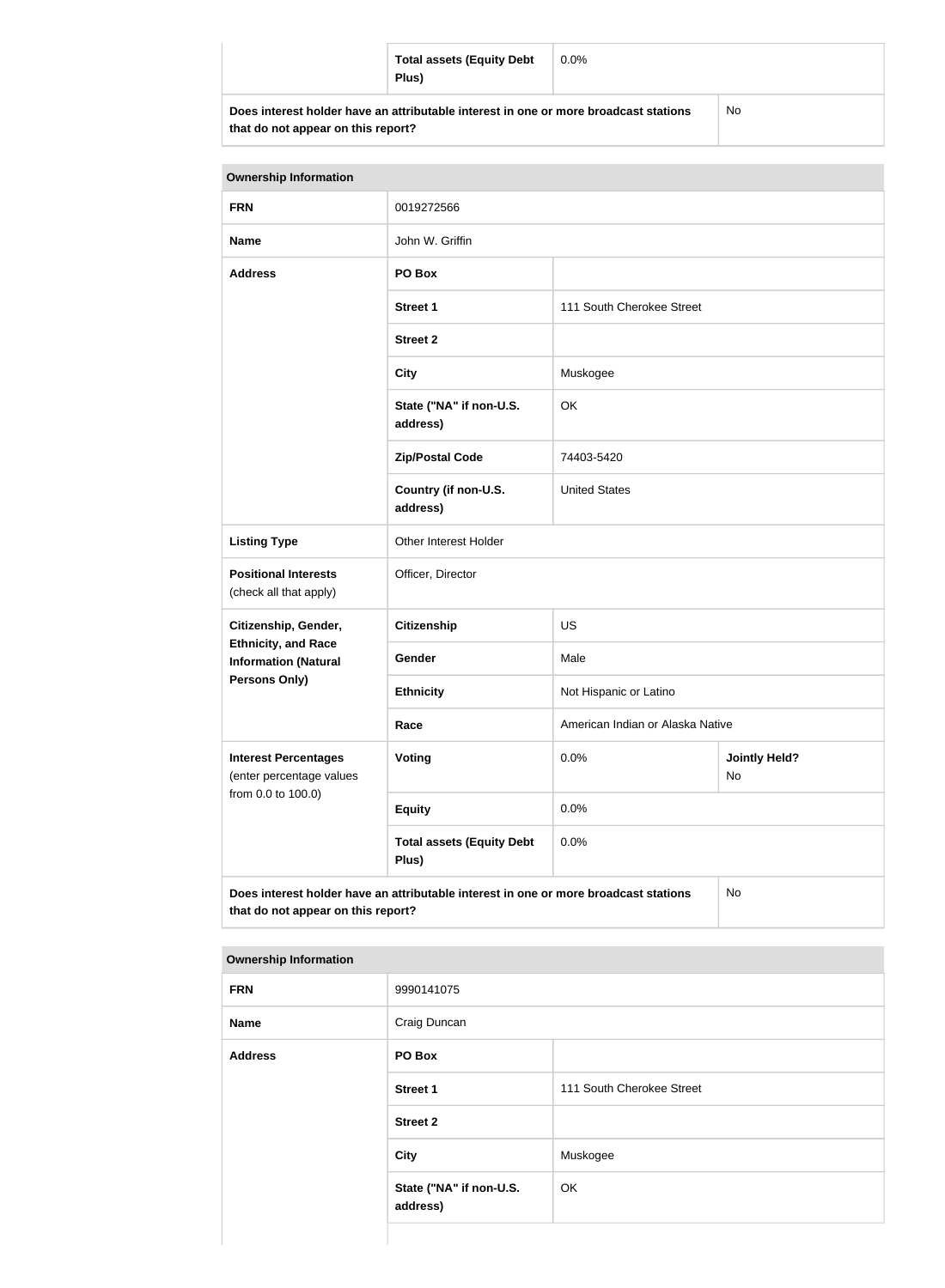|                                                                                                                            | <b>Zip/Postal Code</b>                    | 74403-5420             |                            |
|----------------------------------------------------------------------------------------------------------------------------|-------------------------------------------|------------------------|----------------------------|
|                                                                                                                            | Country (if non-U.S.<br>address)          | <b>United States</b>   |                            |
| <b>Listing Type</b>                                                                                                        | <b>Other Interest Holder</b>              |                        |                            |
| <b>Positional Interests</b><br>(check all that apply)                                                                      | Officer                                   |                        |                            |
| Citizenship, Gender,<br><b>Ethnicity, and Race</b><br><b>Information (Natural</b>                                          | <b>Citizenship</b>                        | <b>US</b>              |                            |
|                                                                                                                            | Gender                                    | Male                   |                            |
| Persons Only)                                                                                                              | <b>Ethnicity</b>                          | Not Hispanic or Latino |                            |
|                                                                                                                            | Race                                      | White                  |                            |
| <b>Interest Percentages</b><br>(enter percentage values<br>from 0.0 to 100.0)                                              | Voting                                    | 0.0%                   | <b>Jointly Held?</b><br>No |
|                                                                                                                            | <b>Equity</b>                             | 0.0%                   |                            |
|                                                                                                                            | <b>Total assets (Equity Debt</b><br>Plus) |                        |                            |
| Does interest holder have an attributable interest in one or more broadcast stations<br>that do not appear on this report? |                                           | <b>No</b>              |                            |

| <b>Ownership Information</b>                                                  |                                     |                           |                            |  |
|-------------------------------------------------------------------------------|-------------------------------------|---------------------------|----------------------------|--|
| <b>FRN</b>                                                                    | 0031643091                          |                           |                            |  |
| <b>Name</b>                                                                   | John R. Wilmoth                     |                           |                            |  |
| <b>Address</b>                                                                | PO Box                              |                           |                            |  |
|                                                                               | <b>Street 1</b>                     | 111 South Cherokee Street |                            |  |
|                                                                               | <b>Street 2</b>                     |                           |                            |  |
|                                                                               | <b>City</b>                         | Muskogee                  |                            |  |
|                                                                               | State ("NA" if non-U.S.<br>address) | OK                        |                            |  |
|                                                                               | <b>Zip/Postal Code</b>              | 74403-5420                |                            |  |
|                                                                               | Country (if non-U.S.<br>address)    | <b>United States</b>      |                            |  |
| <b>Listing Type</b>                                                           | Other Interest Holder               |                           |                            |  |
| <b>Positional Interests</b><br>(check all that apply)                         | Officer                             |                           |                            |  |
| Citizenship, Gender,                                                          | <b>Citizenship</b>                  | <b>US</b>                 |                            |  |
| <b>Ethnicity, and Race</b><br><b>Information (Natural</b>                     | Gender                              | Male                      |                            |  |
| <b>Persons Only)</b>                                                          | <b>Ethnicity</b>                    | Not Hispanic or Latino    |                            |  |
|                                                                               | Race                                | White                     |                            |  |
| <b>Interest Percentages</b><br>(enter percentage values<br>from 0.0 to 100.0) | <b>Voting</b>                       | 0.0%                      | <b>Jointly Held?</b><br>No |  |
|                                                                               | <b>Equity</b>                       | 0.0%                      |                            |  |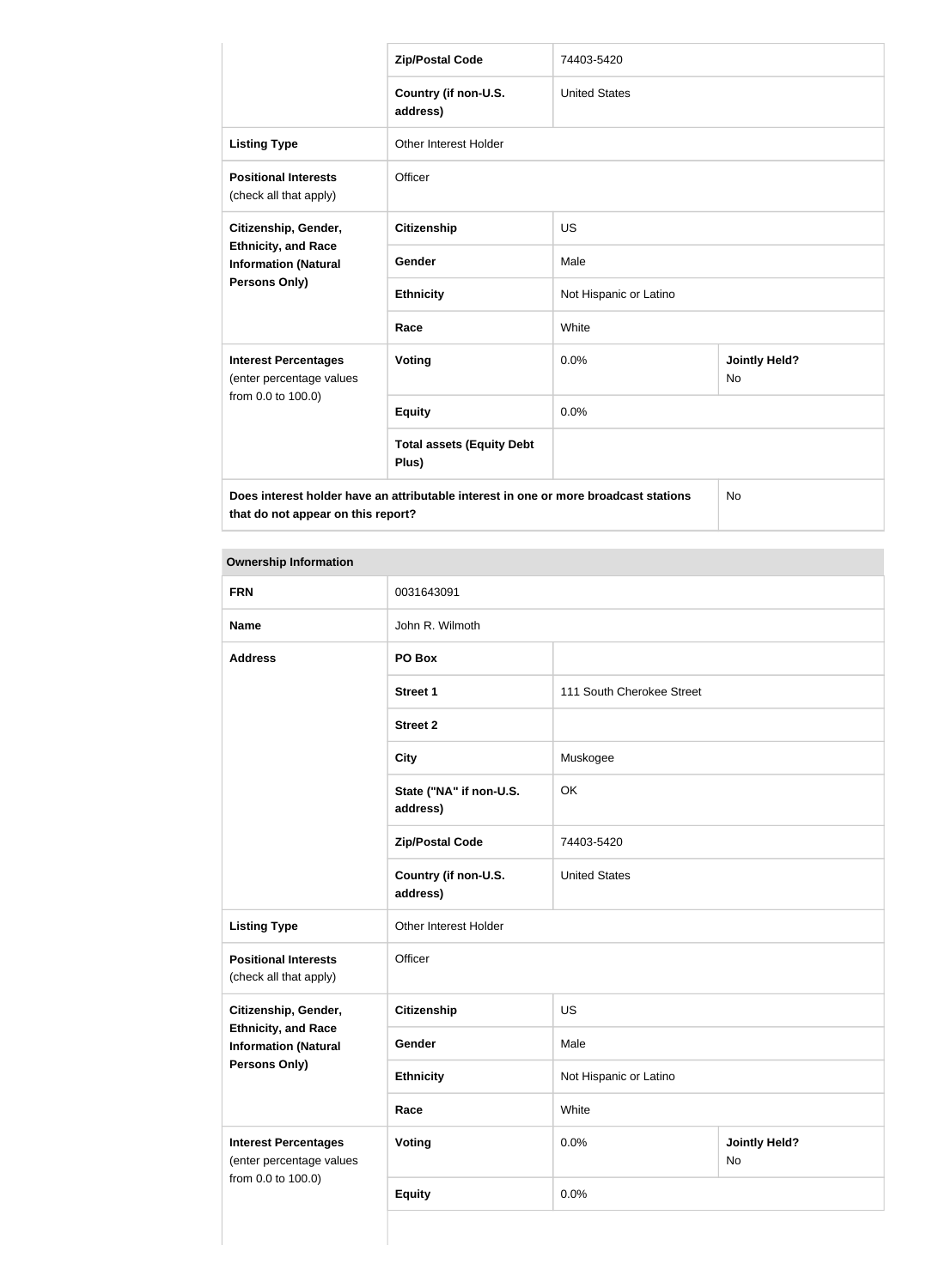|                                                                                                                            | <b>Total assets (Equity Debt</b><br>Plus) |           |  |  |
|----------------------------------------------------------------------------------------------------------------------------|-------------------------------------------|-----------|--|--|
| Does interest holder have an attributable interest in one or more broadcast stations<br>that do not appear on this report? |                                           | <b>No</b> |  |  |
| Yes<br>(b) Respondent certifies that any interests, including equity, financial, or voting                                 |                                           |           |  |  |

| (b) Respondent certifies that any interests, including equity, financial, or voting | Yes |
|-------------------------------------------------------------------------------------|-----|
| interests, not reported in this filing are non-attributable.                        |     |
| If "No," submit as an exhibit an explanation.                                       |     |
|                                                                                     |     |

| (c) Does the Respondent or any reported interest holder<br>hold an attributable interest in any newspaper entities in |
|-----------------------------------------------------------------------------------------------------------------------|
| the same market as any station for which this report is                                                               |
| filed, as defined in 47 C.F.R. Section 73.3555?                                                                       |
|                                                                                                                       |
| If "Yes," provide information describing the interest(s), using                                                       |
| EITHER the subform OR the spreadsheet option below.                                                                   |
| Respondents with a large number (50 or more) of entries to                                                            |
| submit should use the spreadsheet option.                                                                             |
|                                                                                                                       |
| NOTE: Spreadsheets must be submitted in a special XML                                                                 |
| Spreadsheet format with the appropriate structure that is                                                             |
| specified in the documentation. For instructions on how to                                                            |
| use the spreadsheet option to complete this question                                                                  |
| (including templates to start with), please Click Here.                                                               |
| If using the subform, leave the percentage of total assets                                                            |
| (Equity Debt Plus) field blank for an interest holder unless                                                          |
| that interest holder has an attributable interest in the                                                              |
| newspaper entity solely on the basis of the Commission's                                                              |
| Equity Debt Plus attribution standard, 47 C.F.R. Section                                                              |
| 73.3555, Note 2(i). If using an XML Spreadsheet, enter "NA"                                                           |
| into the percentage of total assets (Equity Debt Plus) field                                                          |
| for an interest holder unless that interest holder has an                                                             |
| attributable interest in the newspaper entity solely on the                                                           |
| basis of the Commission's Equity Debt Plus attribution                                                                |
| standard.                                                                                                             |
| The Respondent must provide an FCC Registration Number                                                                |
| for each interest holder reported in response to this                                                                 |
| question. Please see the Instructions for detailed information                                                        |
| and guidance concerning this requirement.                                                                             |

**(d) Are any of the individuals listed as an attributable interest holder in the Respondent married to each other or related to each other as parentchild or as siblings?** No

If "Yes," provide the following information for each such the relationship.

| (e) Is Respondent seeking an attribution exemption for any officer or director with<br>duties wholly unrelated to the Licensee(s)?                                                                                             | No |
|--------------------------------------------------------------------------------------------------------------------------------------------------------------------------------------------------------------------------------|----|
| If "Yes," complete the information in the required fields and submit an Exhibit fully describing<br>that individual's duties and responsibilities, and explaining why that individual should not be<br>attributed an interest. |    |